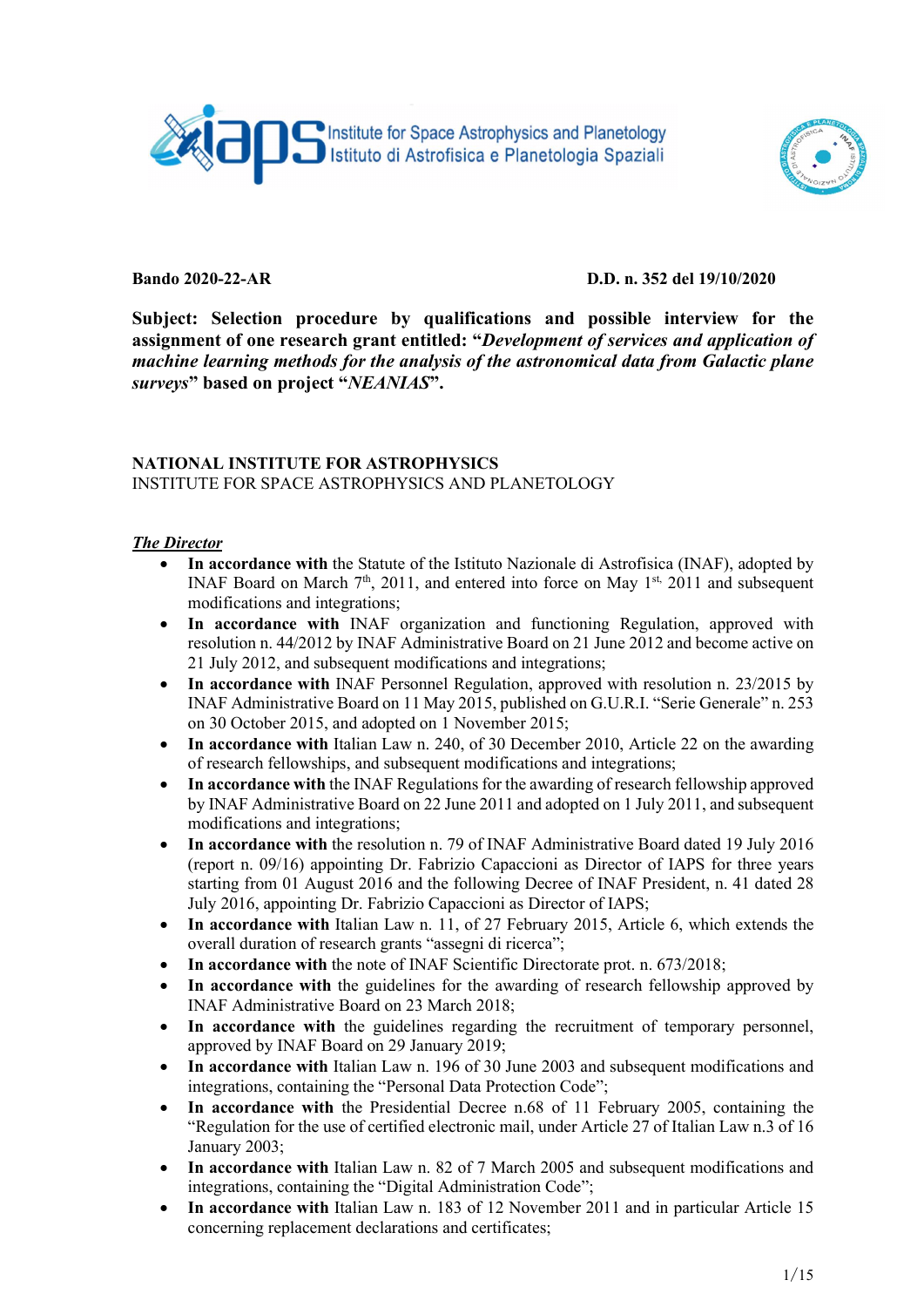- In accordance with the Note of INAF Administrative Directorate prot. 82/DA dated 8 March 2002, containing clarifications on the awarding of research grants and fellowships by INAF Astronomical Observatories and subsequent modifications and integrations;
- In accordance with the Note of the Director of INAF Department of Research Structures prot. n. 472/07/AC/PI of 23 January 2007 containing indications about the publication of selection calls on INAF website;
- In accordance with MIUR Decree n. 102 of 9 March 2011, establishing the minimum grant for research fellowships;
- In accordance with INAF Regulations for the awarding of research fellowships approved by INAF Administrative Board with resolution n. 44/2011 on 22 June 2011 and adopted on 1 July 2011, after subsequent modifications by INAF Administrative Board resolutions n. 8/2011 of 13 October 2011 and n. 2/2012 of 10 January 2012;
- In accordance with Italian Conversion Law n. 11 of 27 February 2015 and subsequent modifications of Italian Law n. 192 of 31 December 2014 containing: "Extension of the time limits established by legal provisions" and in particular art. 6 comma 2-bis stating that "The total duration of the working relationship established in accordance with art. 22, comma 3, of Italian Law n. 240 of 30 December 2010, is extended by two years";
- In accordance with the Note of the Director of INAF Department of Research Structures prot. n.5974/2011 of 16 September 2011 having as its object "Publication of call for application for Research Fellowships";
- In accordance with INAF Statute, approved by the Administrative Board with resolution n. 42 of 25 May 2018, and entered into force on 24 September 2018;
- In accordance with the "Guidelines for the awarding of research fellowships" approved by INAF Board on 29 January 2019;
- In accordance with the Guidelines for the awarding of Research Fellowships, approved by the INAF Board on 29 January 2019, according to which INAF can award research fellowships, in line with art. 22 comma 1 of the Italian Law n. 240 of 30 December 2010, based on the following types:
	- o Research Training Fellowship ranging from 20.000 to 26.000 Euros;
	- o Postdoctoral Research Fellowship ranging from 28.000 to 32.000 Euros;
	- o Young Researcher Fellowship ranging from 34.000 to 38.000 Euros;
	- o Special Research Fellowship ranging from 20.000 to 38.000 Euros;
- In accordance with the resolution of INAF Board n. 83/2018 dated 18 September 2018 regarding the "Approval of the "Report" by INAF President specifying a "National Program for Research Fellowships" and in particular the paragraph entitled "Proposals for the revision of the defining criteria of the research fellowship program";
- In accordance with the Note prot.  $6023$ , Tit. III cl. 3, by INAF Scientific Director having as its object "Urgent call for the consideration of the contents and dispositions of the resolution n. 83/2018 concerning the awarding of research fellowships";
- In accordance with the resolution of INAF Administrative Board n. 4/2020 dated 3 February 2020 regarding the approval of the Annual Budget of INAF for the financial year 2020;
- In accordance with the resolution of INAF Board dated 15 May 2020 and the implementation note of INAF Directorate General prot. n. 2491 dated 16 May 2020 regarding the "Adoption of the regulation for the rationalization of temporary personnel recruitment and for the awarding of research fellowships and regulation of the transitional regime" specifying that the present selection procedure is simultaneously aimed at:
	- $\circ$  offering an opportunity of professional growth to young people with a Ph.D. degree, to researcher fellows and to temporary workers, who want to experience the national and international circuit of research, in a perspective of rotation and mobility, that is acquire specific expertise in the context of temporary projects and/or activities;
	- o holding positions beyond the planning of permanent staff needs and that, consequently, do not constitute any binding assumption for the placing in INAF permanent positions";
- In accordance with the resolution of INAF Board dated 5 June 2020, no. 54, which approved the "Regulation for the rationalization of temporary personnel recruitment and for the awarding of research fellowships";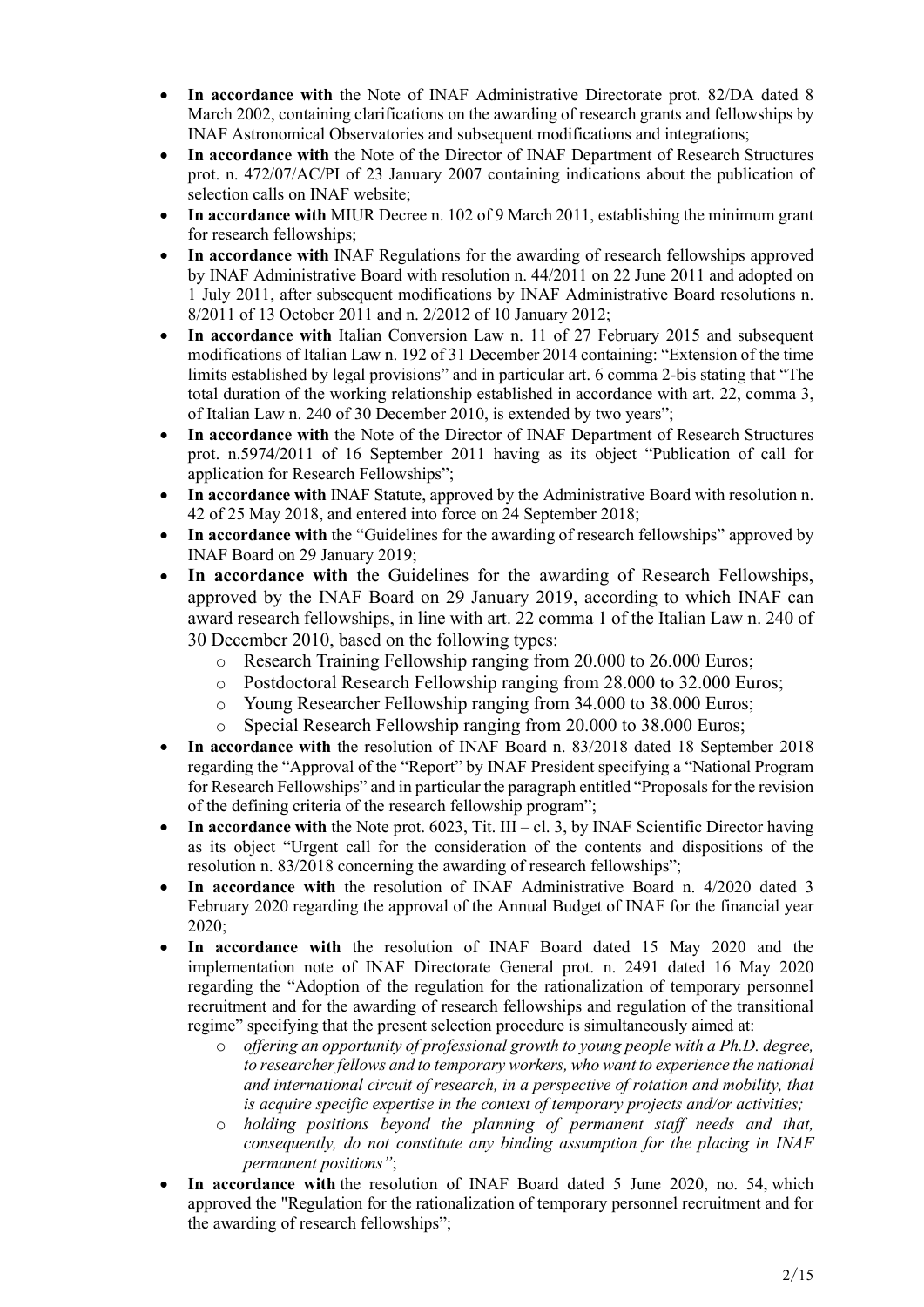- In accordance with the request by dr. Eugenio Schisano, P.I. of the project "NEANIAS";
- Ascertained the financial coverage with the funds of the projects "NEANIAS" (Grant Agreement nr. 863448) allocated in balance F.O. 1.05.02.10.47;

# **DECREES**

# Art. 1- Research Project

A call is open for a selection procedure on the basis of candidates' qualifications, possibly integrated by an interview, for the assignment of one "Post-Doc" research grant of the duration of one year, with a possible extension for at least one further year, entitled: "Development of services and application of machine learning methods for the analysis of the astronomical data from Galactic plane surveys".

Research will be carried at INAF - Institute for Space Astrophysics and Planetology. The successful candidate will work in collaboration with staff of the project NEANIAS and ECOGAL.

The planned activities are:

- Porting in an Open Source language (Python or C++ or equivalent) of existing codes for the extraction from astronomical data of compact sources and filamentary structures and implementation into European Open Science Cloud (EOSC) services;
- Implementation and handling of machine/deep learning techniques for statistical analysis and multispectral characterization of astronomical datasets, such as sources and/or filaments, extracted from main Galactic plane surveys from infrared to millimetre wavelengths regime.

The Research Grant, aimed at the specified project, is not thought to satisfy the personnel needs of the Institute or of the project itself, but offers the opportunity of carrying out research activities in the framework of the project to candidates who believe that it can be important for their professional growth.

Candidates presenting academic qualifications achieved abroad not yet declared equivalent in compliance with the existing Italian legislation, will be evaluated by the committee. The committee can admit them to the selection subject to further acknowledgement of the foreign qualification, provided that candidates attach to their application a copy of the documents proving the application for the recognition of the presented qualification (Annex 4). It is specified that the present selection procedure is simultaneously aimed at:

 offering an opportunity of professional growth to young people who hold the requirements for the present selection, who want to experience the national and international circuit of research, in a perspective of rotation and mobility, that is acquire specific expertise in the context of temporary projects and/or activities; holding positions beyond the planning of permanent staff needs and that, consequently, do not constitute any binding assumption for the placing in INAF permanent.

The above activity will be carried out under the scientific supervision of dr. Eugenio Schisano. Further questions on the scientific project can be addressed to Dr. Eugenio Schisano (e-mail: eugenio.schisano@inaf.it).

# Art. 2 – Requirements for participation

Participation to the selection is reserved to Italian and foreign citizens holding the following minimum requirements:

 Ph.D. degree either in Physics or Astronomy or Mathematics, Computer Science or Computer Engineering, Geology, Space Science, Chemistry or equivalent degree, issued by an Italian (or foreign) Advanced Studies Institute or University,

or

 degree either in Physics or Astronomy, or Computer Science, or Computer Engineering, or Geology, or Space Science, or Chemistry or equivalent degree issued according to the previous or actual Italian University regulations which would formally entitle to the admission to a doctorate awarded by an Italian university or by a foreign university, together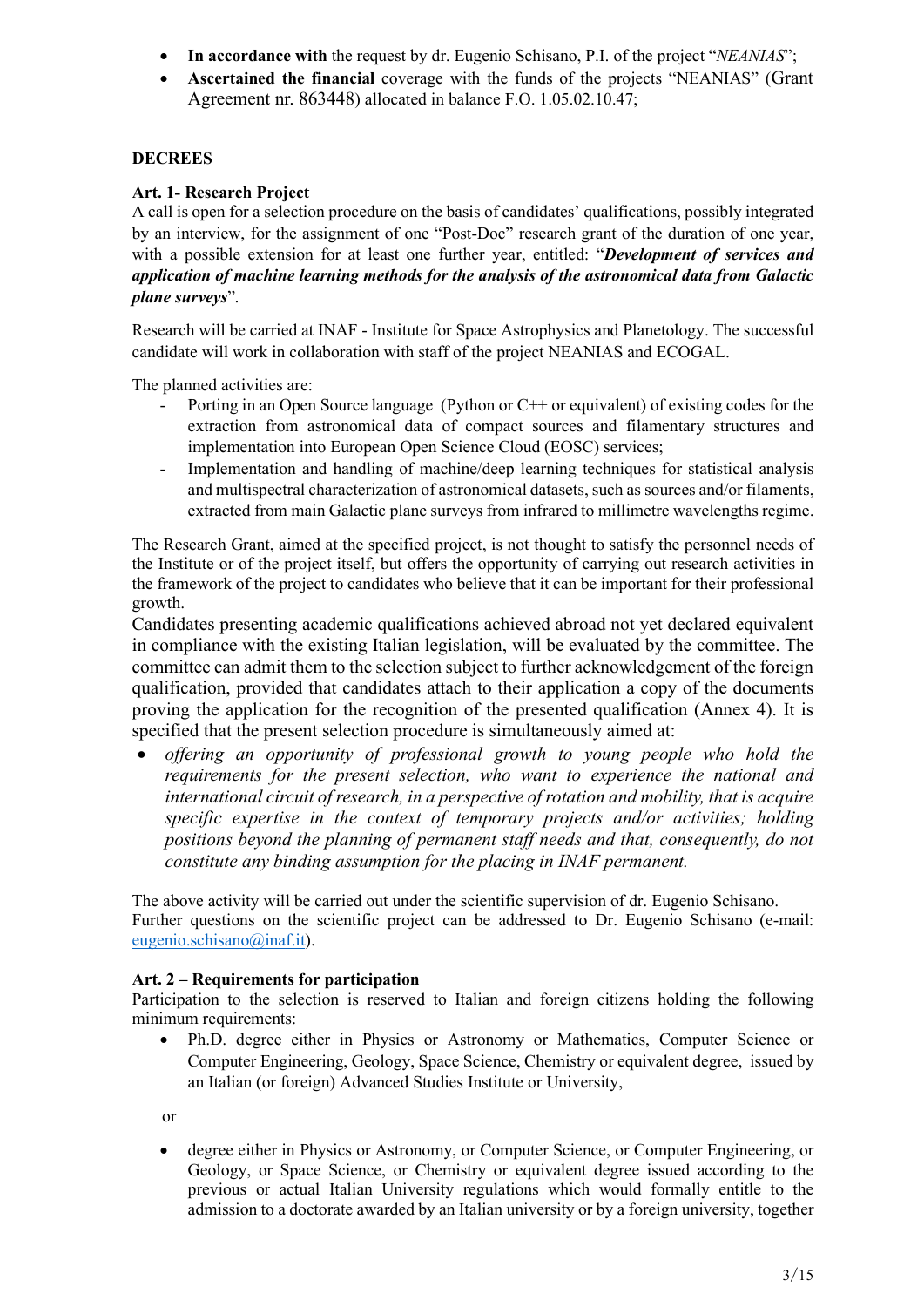with at least three years after the degree of documented experience in scientific or technological activities similar to the project activities.

Applicants are required to possess substantial:

- knowledge of Machine and Deep learning methods and experience with open source libraries for their implementation, like TensorFlow, Keras, and equivalent;
- knowledge and/or experience with image analysis techniques applied to astronomical data;
- knowledge and/or experience with cases connected to the star information process in Milky Way;
- good knowledge of the English language.

# Art. 3 – Application

1 - Applications must be submitted in English by means of:

- from certified e-mail, including all the required documents in PDF format, sent to areaconcorsi.iaps@legalmail.it , you can send the documentations to the indicated address only if you have a personal certified mail (pec), pay attention not ordinary mail, by 22 November 2020 – 23:59 CET. Only certified emails sent through one of the email providers included in the list of the AgID (Agenzia dell'Italia Digitale) in according to DPR no.68 of 11/02/2005.
- registered mail with acknowledgement receipt or express courier to INAF-Istituto di Astrofisica e Planetologia Spaziali – Via Fosso del Cavaliere 100, 00133 Roma. The applications need to arrive by 22 November  $2020 - 23:59$  CET (postmark date will not suffice).

Applications are to be received by and not after 23:59 (CET) on 22 November 2020. Late submissions will not be considered.

Applications which are not consistent with the attached forms (Annexes 1 and 2) or without the applicant's signatures will be excluded from the selection procedure.

The applications must be delivered reporting on the envelope or in the e-mail subject the following sentence: "Application selection 2020-22-AR".

Aware that false declarations are against the law and that the Administration will carry out random checks on their accuracy, the applicant under his/her own responsibility, must clearly and precisely state in the application the following:

- name(s) and surname, date and place of birth, nationality, place of residence and address for correspondence;
- that s/he satisfies all the requirements described in article 2 of this Call;
- that s/he is aware of and is not ineligible under any of the restrictions described in article 4 of this Call.

The lack of any of the above mentioned declarations will determine the exclusion from the selection procedure for incomplete application.

For selection purposes the applicants:

shall directly state any academic qualifications in the application form (Annex 1)

In addition

◦ non-EU citizens residing outside Italy, if successful, must produce originals or suitably certified copies of academic qualifications obtained outside Italy.

2 - The following documents have to be submitted:

1. Annex 1 "Application form";

2. Annex 2 "Certification - Declaration in lieu of affidavit (Art. 19 - 46-47 the DPR 28th December 2000, n. 445)";

3. "Curriculum vitae", signed and dated by the applicant including a list, if applicable, of grants and fellowships held in the past or in progress;

4. copy of a valid identity document (ID card or passport);

5. list of publications;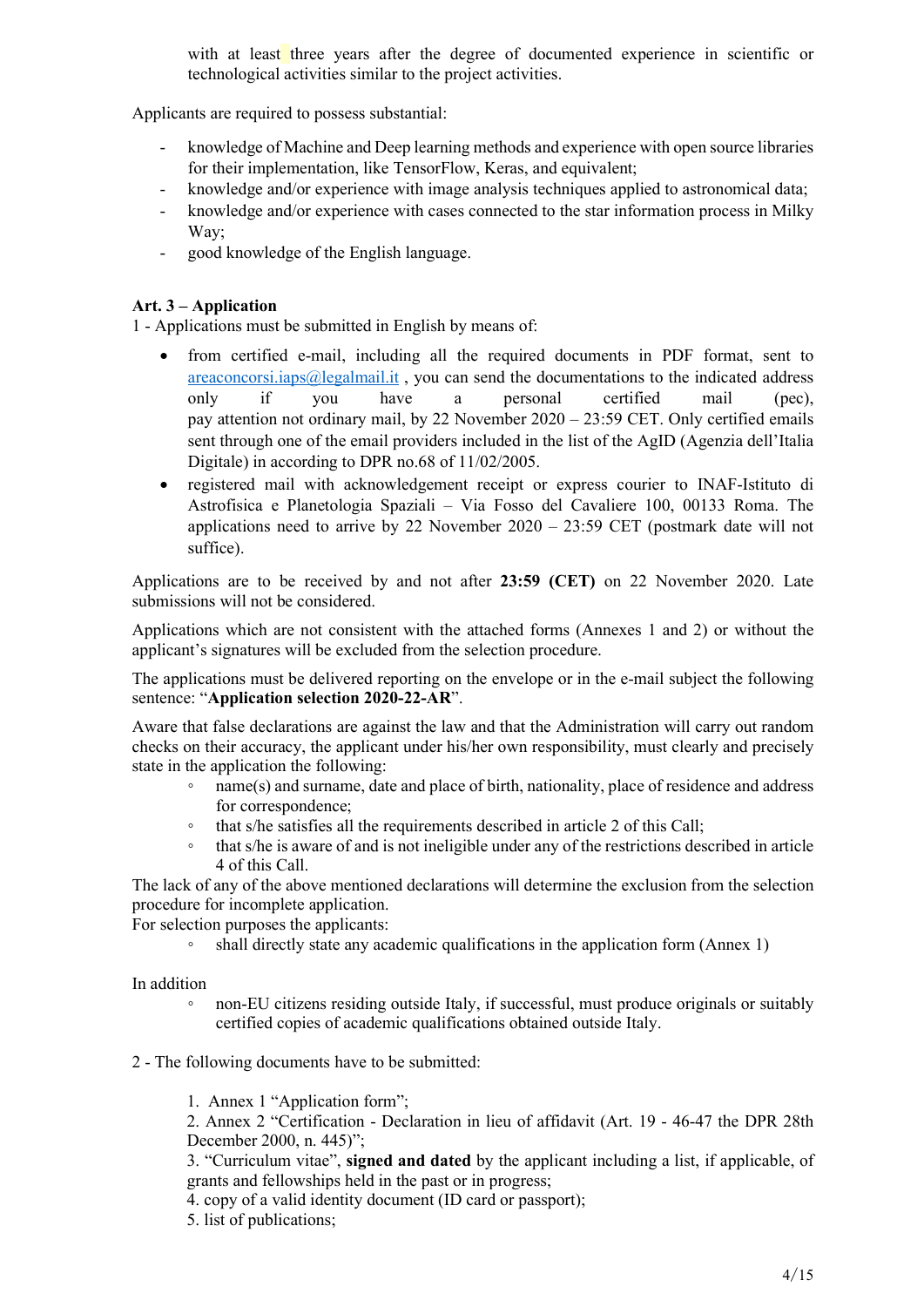6. any other qualification, working task, research activity for public and private institutions and publications consistent with the application;

7. The list of all submitted documents.

 8. Annex 3 "Interview Request In Video Conference". For applicants residing abroad: you can make the possible interview remotely by means of a conference call audio and video (e.g. Skype or similar). The candidate who chooses this option must indicate this in the application and make an explicit request by filling out the appropriate form (request for interview Videoconference) and attach it to the application form, together with the front/back copy of a readable valid identity document.

3 - Applicants are admitted to the selection with reserve and may – at any time – be notified of exclusion from the selection procedure for the following reasons:

- submission of the application after the deadline;
- incomplete and/or unsigned application form;
- unsigned curriculum vitae;
- missing copy of a valid identity document;
- non compliance the requirements indicated in paragraph 2.

Should the reasons for exclusion be determined after completion of the selection procedure the applicant will lose any right deriving from participation in the selection procedure; similar loss will be applied to applicants providing any false statement or document.

INAF accepts no responsibility for lost applications or documents when the applicant provided incorrect contact details or failed or delayed in notifying any changes to these details.

### Art. 4 - Ineligibility and incompatibility with other funding

Full professors, associate professors and researchers of Italian Universities and employees of Italian public research institutions are all excluded from entering the competition.

The grant is not compatible with the attendance of academic courses as those that formally give access to a doctorate, as well as with Ph.D. fellowships. For employees of the Italian Public Administration (Italian State) unpaid leave of absence is mandatory.

The grant is not compatible with other kinds of fellowships, except for those awarded with the aim of integrating the training or research activity of the fellowship holder with a period spent abroad.

Incomes from working activities, also part-time, carried out continuously are not allowed. On the contrary, limited self-employed occasional work is compatible with the grant, only if it does not affect the research activity and must be authorized in advance by the Director of INAF- Istituto di Astrofisica e Planetologia Spaziali (IAPS).

Retired persons are not eligible for Research fellowship.

Applications are not accepted from candidates who carried out research fellowships under article 22 of Italian Law 240/2010 and integrative for a total period indicated in the current law, including extensions, but excluding the concurrent periods of doctoral studies up to the legal duration of the course and excluding periods of maternity leave or sick leave, in accordance with current legislation. When formally accepting the grant, the successful candidate will provide a declaration of absence of inadmissible conditions.

#### Art. 5 – Duration of the Research grant

The grant will presumably start on January 2021. Its duration is for one year with possible extension of one year depending on the positive evaluation of the scientific leader of the project and on funding availability, and, in any case, within the limits of Article 22 paragraph 3 of Law 240/2010 and subsequent amendments.

#### Art. 6 – Host Institution

The host institution of the grant is INAF-Institute for Space Astrophysics and Planetology. The successful candidate will have to travel on duty abroad.

#### Art. 7 – Salary amount

The annual gross salary of the grant 30.000.00,00 (thirty thousand//00) Euros to be paid in deferred monthly payments. This amount does not include the burdens paid by INAF-Institute for Space Astrophysics and Planetology.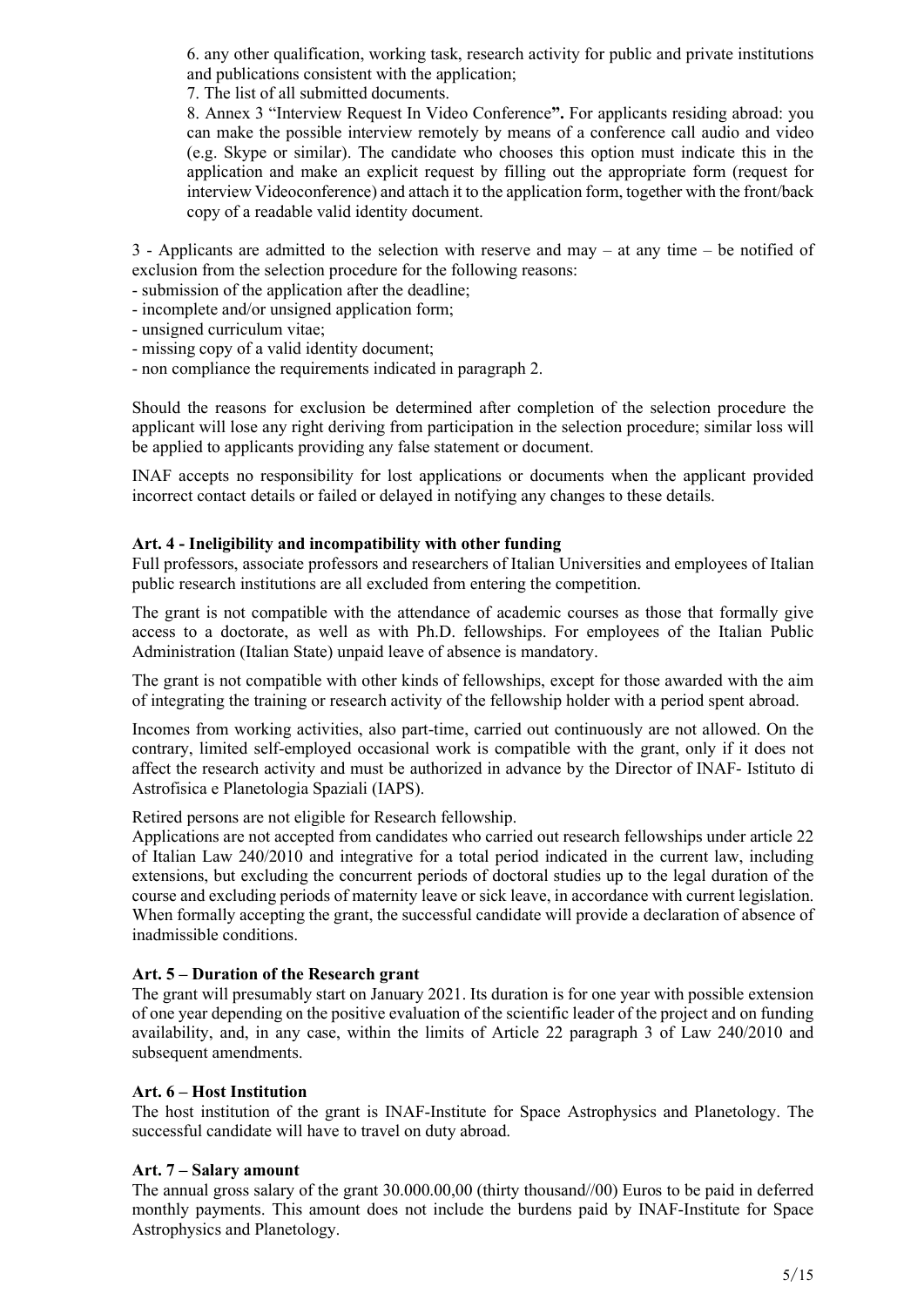Applicable tax regulations are stated art. n. 4 of Italian law n. 476/1984 and subsequent modifications and integrations. Applicable social security rules are stated in art. n. 2, paragraph 26 and following paragraphs of the Italian law n. 335/1995 and subsequent modifications and integrations. Applicable regulations for mandatory maternity leave are provided in the Decree of the Ministry of Labour and Social Security dated 12 July 2007, published in the "Gazzetta Ufficiale" n. 247 dated 23 October 2007. Applicable regulations for sick leave are provided in art. n. 1, paragraph n. 788 of Italian law n. 296 dated 27 December 2006 and subsequent modifications. During the period of mandatory maternity leave the allowance paid by INPS (the Italian National Institute for Social Security) according to art. n. 5 of the above-mentioned Decree dated 12 July 2007 is integrated by INAF up to the total amount of the grant. The period of mandatory maternity leave will not contribute to the duration of the grant.

As for third party liability, the grand holder will be covered by insurance policy at the expense of INAF. This will not cover the civil liability of the grant holder towards INAF.

The grant holder shall provide for an insurance policy against work related injuries. The cost of injuries policy will be reimbursed by the European project NEANIAS.

#### Art. 8 – Selection Board and selection procedure

The selection of eligible candidates will be carried out by a Selection Board appointed by the Director of INAF-IAPS. The Selection Board is composed of 3 members, from both Italian and foreign research staff, including also University staff, with expertise in the research field of the position. According to the current regulation, the composition of the Selection Board should comply with gender balance. The president of the Selection Board is nominated in the appointment decree and is chosen among the Board members. The Selection Board Secretary is also appointed in the abovementioned decree.

The selection is based on qualifications, possibly integrated with an interview. candidates must exhibit their identity documents in order to be admitted to the interview.

The Selection Committee can establish a short list of the eligible applicants to be interviewed, on the basis of qualifications and documented experience in scientific or technological activities concerning the specific subject of the research fellowship. All the activities of the selection procedure (e.g. meetings of the Selection Board, interviews…) can be carried out by using videoconference systems. Applicants selected for the interview will be formally notified 15 days in advance by e-mail with acknowledgement of receipt, containing the individual evaluation score.

The selected candidates who miss the interview will be excluded from the competition.

If the measures for the containment and management of the COVID-19 epidemiological emergency persist, all the meetings of the Selection Board and the qualification-based selection can be carried out electronically, for all or some of the Board members, in compliance with the principles set by article 247, paragraph 7, of Italian Law 34/2020, and in case of interview, this can be carried out through conference call, for all or some of the Board members, according to the procedures set by article 247, paragraph 3, of Italian Law 34/2020.

The total ranking score is 100 points, of which 60 points is the maximum score for qualifications and 40 points is the maximum score for the interview. The minimum score in order to access the possible interview is 42/60. The candidates who obtain, in the same test, a score of at least 28/40 will pass the oral examination.

At the end of the selection process the selection board will draw up a ranked list based on the sum of the scores obtained both in the qualifications evaluation and the interview. For candidates with the same score on the ranked list, preference will be given to the younger candidate.

The approval decree of the selection procedure and the ranked list will be published on the following website: http://www.iaps.inaf.it/work-with-us/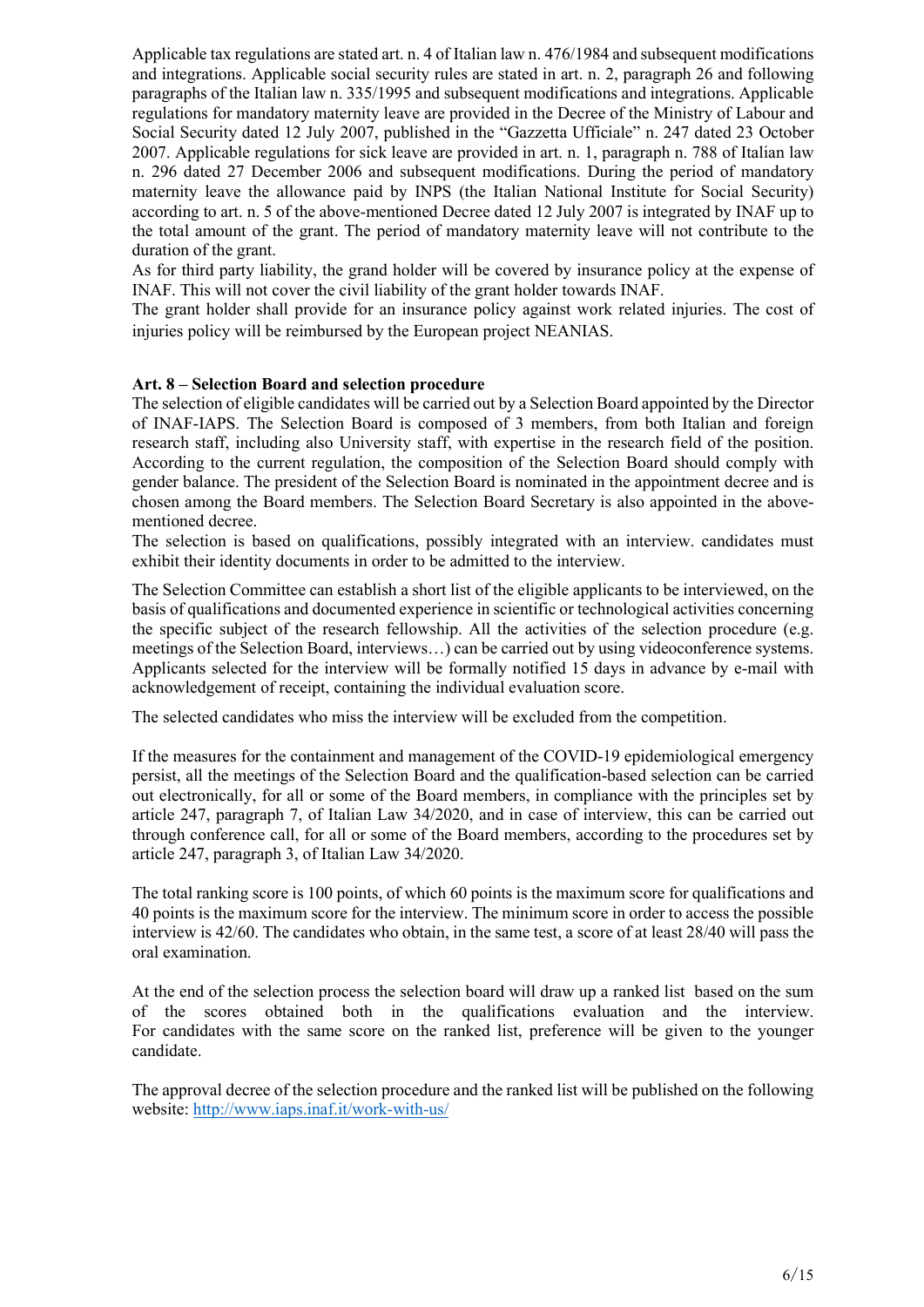# Art. 9 – Awarding of the fellowship

The highest ranked candidate will receive written notification of award of the research fellowship.

Within 10 days from receipt of the formal notification of the award he/she must provide a formal declaration of acceptance of the research grant. The declaration will also state that he/she is not subject to any of the exclusion conditions listed in article 4 of this Call.

If the candidate does not provide declaration of acceptance within a time limit of 10 days, he/she will lose his/her entitlement to the research fellowship that is automatically awarded to the next ranked candidate.

Under no circumstances the signing of the contract establishes a subordinate employment relationship or ensures any rights to access to permanent INAF staff positions.

### Art. 10 – Fellowship obligations

The holder of the fellowship:

- will start the research activity at INAF-IAPS on the date indicated in the contract, unless prevented by exceptional circumstances, of which the Director of INAF-IAPS must be timely informed;
- will carry out his/her research activities under the supervision of the scientist in charge of the project, Eugenio Schisano;
- is required to issue an activity report every 12 months. The activity reports will be subject to approval from the scientist in charge of the project and will be transmitted to the Director of INAF - IAPS. Approval failure, properly explained by the supervisor, will give INAF- IAPS the right to withdraw the contract;
- is required to send a written note in case of withdrawal, with at least 30 days' notice, otherwise INAF-IAPS is entitled to retain or request the reimbursement of the salary amount corresponding to the missed notice period.

The holder of the fellowship who does not carry out his/her research activity regularly without justifications, or repeatedly fails to fulfill the requirements or, according to the supervisor, Eugenio Schisano, shows evident lack of skills with the planned research activities, will incur the withdrawal of the contract.

Temporary suspensions of the research fellowship are due in case of mandatory maternity leave or in case of illness periods exceeding one month or of any other serious reasons. The reasons for suspending the research fellowship must be proved and certified, and promptly sent to the Director of INAF-IAPS.

#### Art. 11 – Applicable regulation

The INAF-IAPS shall comply with the current regulations promoting equal opportunities for women and men, non-discrimination and respect for privacy in processing personal data.

As for the cases not mentioned in this call, INAF-IAPS shall act in compliance with the current regulations concerning Italian public selection procedures.

#### Art. 12 – Final disposition

Any information regarding the present call could be request by sending an e-mail to the following address: silvia.calabria@inaf.it.

The Director Dr. Fabrizio Capaccioni

Firmato digitalmente da

**Fabrizio Capaccioni**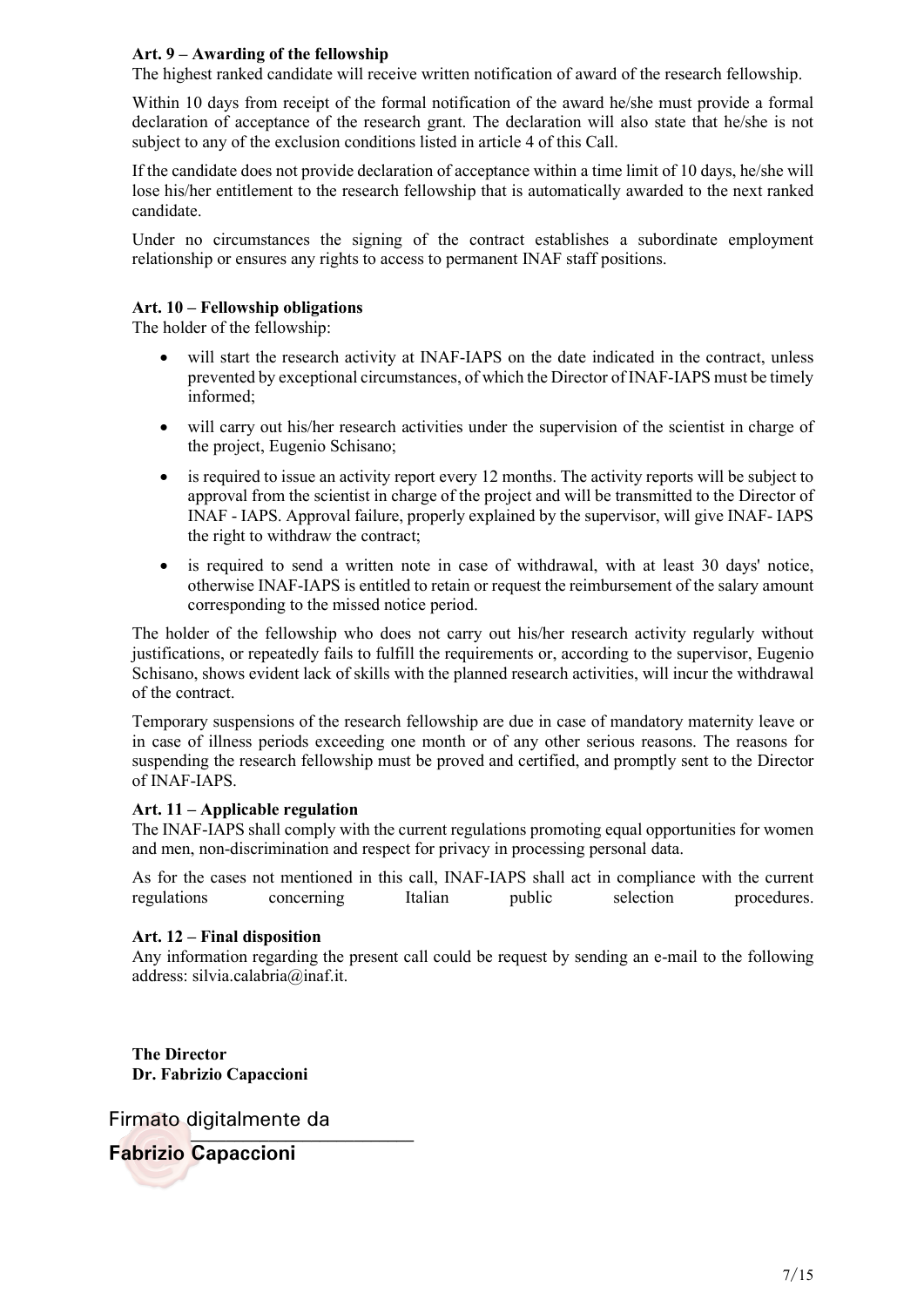# ANNEX 1

### APPLICATION FORM Bando 2020-22-AR

To the Direction of INAF-Institute for Space Astrophysics and Planetology Via Fosso del Cavaliere 100 00133 ROMA - Italy

|  |  | I, THE UNDERSIGNED, |
|--|--|---------------------|
|--|--|---------------------|

| Gender                                                               |                                                                                               |
|----------------------------------------------------------------------|-----------------------------------------------------------------------------------------------|
| Permanent residence address (number/street/town/postal code/Country: |                                                                                               |
|                                                                      |                                                                                               |
|                                                                      | agree to the processing of my personal data, in accordance with Italian Leg. Decree n. 196/20 |

agree to the processing of my personal data, in accordance with Italian Leg. Decree n. 196/2003, for the purposes of the present selection procedure.

#### I, THE UNDERSIGNED,

having read the Call for applications D.D .... for the appointment of one research fellowship entitled: "........"

request

to apply for the above mentioned fellowship, and to this end, aware that false declarations are punishable by law and that this Administration will carry out random checks on the accuracy of the declarations made by candidates,

declare

|             | under my own responsibility |                                                                    |          |  |                                                                                                          |             |
|-------------|-----------------------------|--------------------------------------------------------------------|----------|--|----------------------------------------------------------------------------------------------------------|-------------|
|             |                             |                                                                    |          |  |                                                                                                          |             |
|             |                             |                                                                    |          |  |                                                                                                          |             |
|             |                             |                                                                    |          |  |                                                                                                          |             |
| . ;         |                             |                                                                    |          |  |                                                                                                          |             |
| $\Box$      |                             | that I hold the                                                    |          |  | following                                                                                                | educational |
|             |                             |                                                                    |          |  |                                                                                                          |             |
| awarded     |                             |                                                                    |          |  |                                                                                                          |             |
|             |                             |                                                                    |          |  |                                                                                                          |             |
|             |                             | $\Box$ that I have professional knowledge of the English language; |          |  |                                                                                                          |             |
|             |                             |                                                                    |          |  | $\Box$ that I have  years of documented experience in scientific or technological activities;            |             |
|             |                             |                                                                    |          |  | $\Box$ that I am aware of the restrictions described in Article 4, of the Call for applications for this |             |
|             | research fellowship;        |                                                                    |          |  |                                                                                                          |             |
|             |                             |                                                                    |          |  | $\Box$ that I have never received a research award as per art. 22, Italian Law 240/2010;                 |             |
|             |                             |                                                                    |          |  |                                                                                                          |             |
|             |                             |                                                                    |          |  | $\Box$ that I have previously received a research awards as per art. 22, Italian Law 240/2010 and, in    |             |
|             |                             | particular I have been the recipient of:                           |          |  |                                                                                                          |             |
| $\bullet$ a |                             | research                                                           |          |  |                                                                                                          | fellowship  |
|             |                             |                                                                    |          |  |                                                                                                          |             |
| at          |                             | (name                                                              |          |  | of                                                                                                       | the         |
|             |                             |                                                                    |          |  |                                                                                                          |             |
|             |                             |                                                                    |          |  |                                                                                                          |             |
| $\bullet$ a |                             |                                                                    | research |  |                                                                                                          | fellowship  |
|             |                             |                                                                    |          |  |                                                                                                          |             |
|             |                             |                                                                    |          |  |                                                                                                          |             |

<sup>1</sup> Indicate the number of months for which the award was used and the name of the institution granting the award. Please provide details of each award, for example, if you have had two awards of 24 months each at the same institution indicate these as two separate awards on two different lines.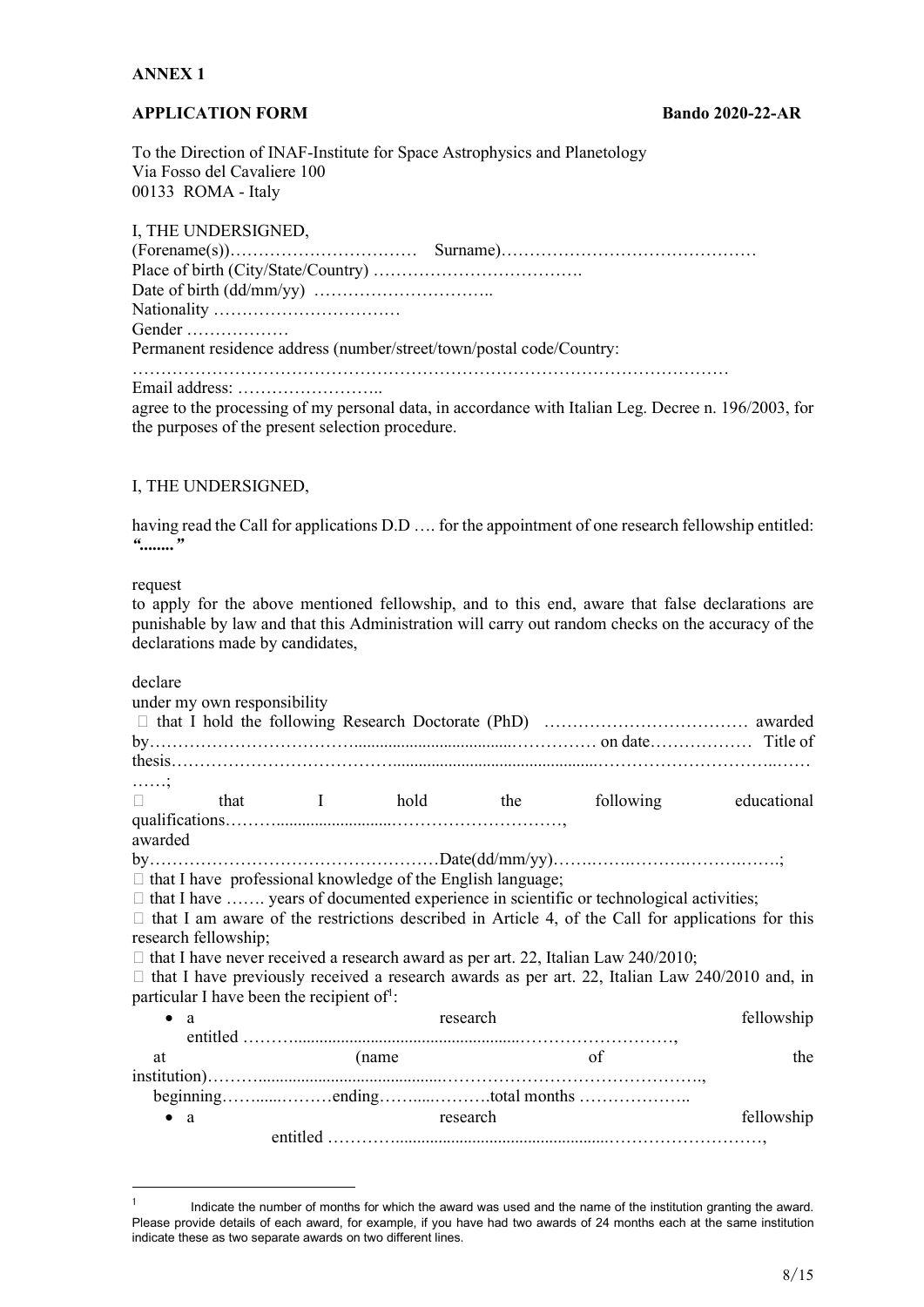| at          | (name    |            | the |
|-------------|----------|------------|-----|
|             |          |            |     |
| $\bullet$ a | research | fellowship |     |
|             |          |            |     |
| at          | (name)   | of         | the |
|             |          |            |     |
|             |          |            |     |

 $\Box$  that I am not a retired person;

 $\Box$  that I am aware that, under art. 22 Italian Law 240/2010, the research fellowship:

- cannot be held contemporary with attendance at academic courses, "laurea specialistica" academic courses, and "laurea magistrale" academic courses, as well as with attendance at Ph.D courses with fellowship;
- cannot be held contemporary with other fellowships of whatever kind, except those awarded with the aim of integrating the training or research activity of the fellowship holder through a period spent abroad;
- cannot permit aggregation of income from working activities, also part-time, carried out continuously.

 $\Box$  that I wish to receive any communication relating to the selection at the following address and that I will give due notice of any change of address:

Address (number/street/city /postal ode/Country):

Email address: ………………………………………………………

I attach to this form:

- 1. Annex 2 "Certification Declaration in lieu of affidavit (Art. 19 46-47 the DPR 28th December 2000, n. 445)";
- 2. "Curriculum vitae", signed and dated by the applicant including a list, if applicable, of grants and fellowships held in the past or in progress;
- 3. copy of a valid identity document (ID card or passport);
- 4. list of publications;

 $\mathcal{L}_\text{max}$ 

- 5. any other qualification, working task, research activity for public and private institutions and publications that the applicant deems appropriate to submit;
- 6. The list of all documents submitted.

Done at ………… Date……..…..

Signature (not authenticated)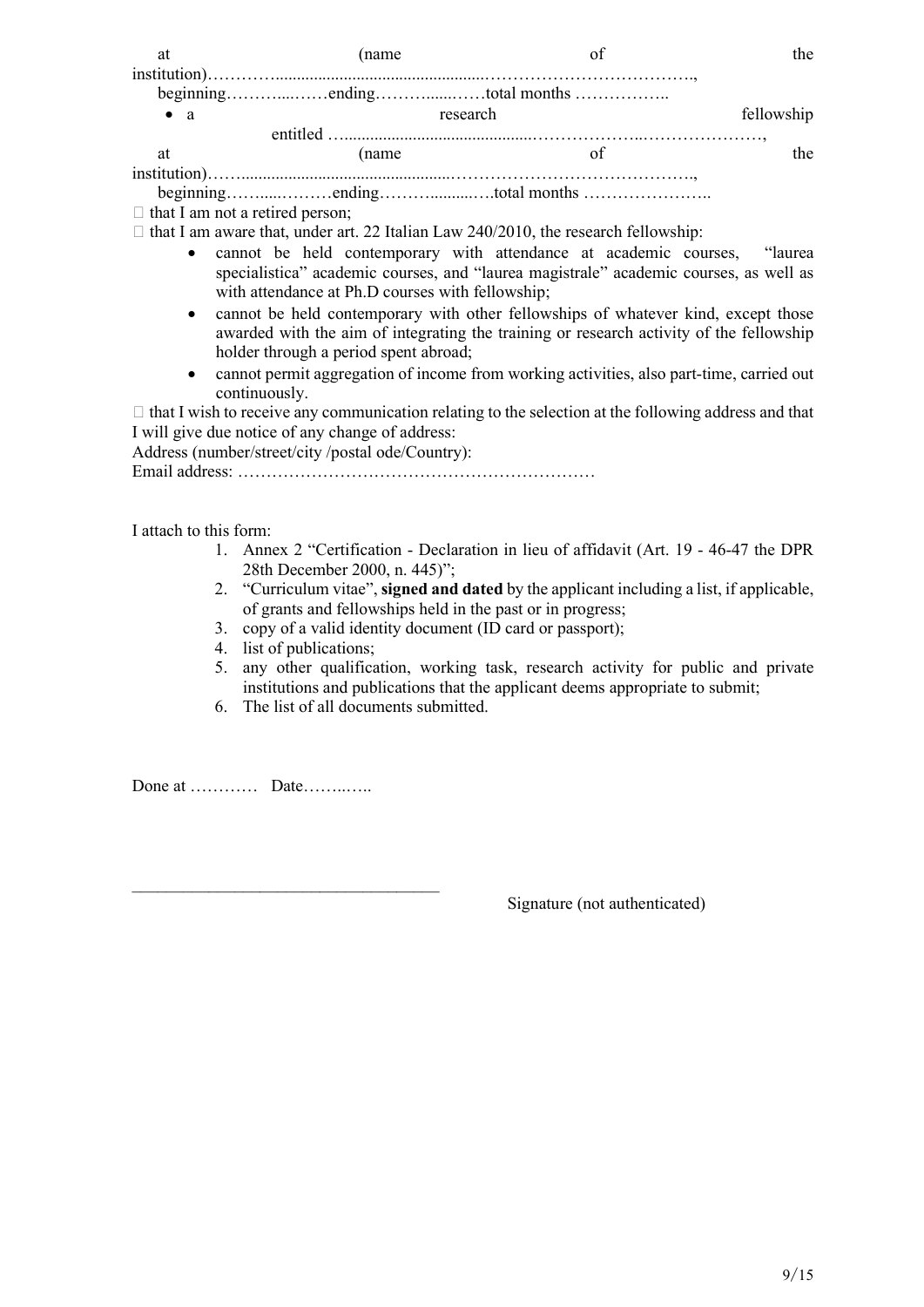## DICHIARAZIONE SOSTITUTIVA DI CERTIFICAZIONE DICHIARAZIONE SOSTITUTIVA DI ATTO DI NOTORETÀ (Art. 19 – 46 – 47 del D.P.R. 28 Dicembre 2000, n. 445)

I, the undersigned,

| Gender                                                               |  |
|----------------------------------------------------------------------|--|
| Permanent residence address (number/street/town/postal code/Country: |  |
|                                                                      |  |
|                                                                      |  |

aware that false declarations are punishable by law and that this Administration will carry out random checks on the accuracy of the declarations made by candidates

self-declare

- that the content of the attached "curriculum vitae" is true

- That the documentation produced in copy: of the original

…...

…..

….

Done at ………….... Date……………..

Signature (not authenticated)\*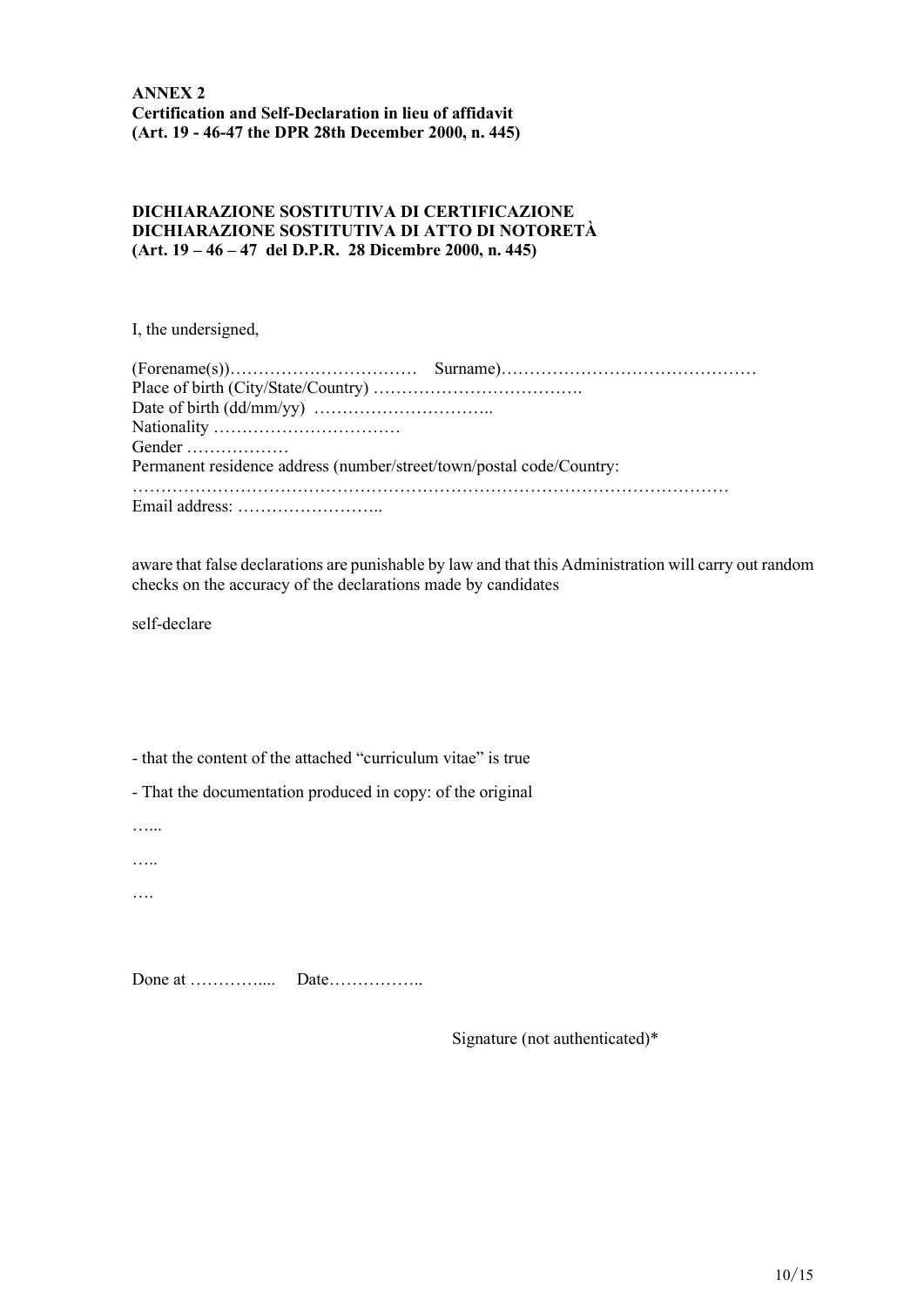\* the photocopy of a valid identity document of the signer must be attached

# ANNEX 3 INTERVIEW REQUEST IN VIDEO CONFERENCE

| <b>Birth date </b> |
|--------------------|
|                    |
|                    |
|                    |
|                    |

#### wonder

to be admitted to the oral exam provided by the call 2020- -AR entitled "................"

\_\_\_\_\_\_\_\_\_\_\_\_\_\_\_\_\_\_\_\_\_\_\_\_\_\_\_\_\_\_\_\_\_\_\_\_\_\_\_\_\_\_\_\_\_\_\_\_\_\_\_\_\_\_\_\_\_\_

 $\mathcal{L}_\text{max}$  and  $\mathcal{L}_\text{max}$  and  $\mathcal{L}_\text{max}$  and  $\mathcal{L}_\text{max}$  and  $\mathcal{L}_\text{max}$  and  $\mathcal{L}_\text{max}$ 

through videoconference procedures for this purpose communicate the following data:

1 - platform used to connect via the web

2 - address for the connection

(Place and Date) ............................................. ..

(Signature, not authenticate) \*

\_\_\_\_\_\_\_\_\_\_\_\_\_\_\_\_\_\_\_\_\_\_\_\_\_\_\_\_\_\_\_\_\_

\* the photocopy of a valid identity document of the signer must be attached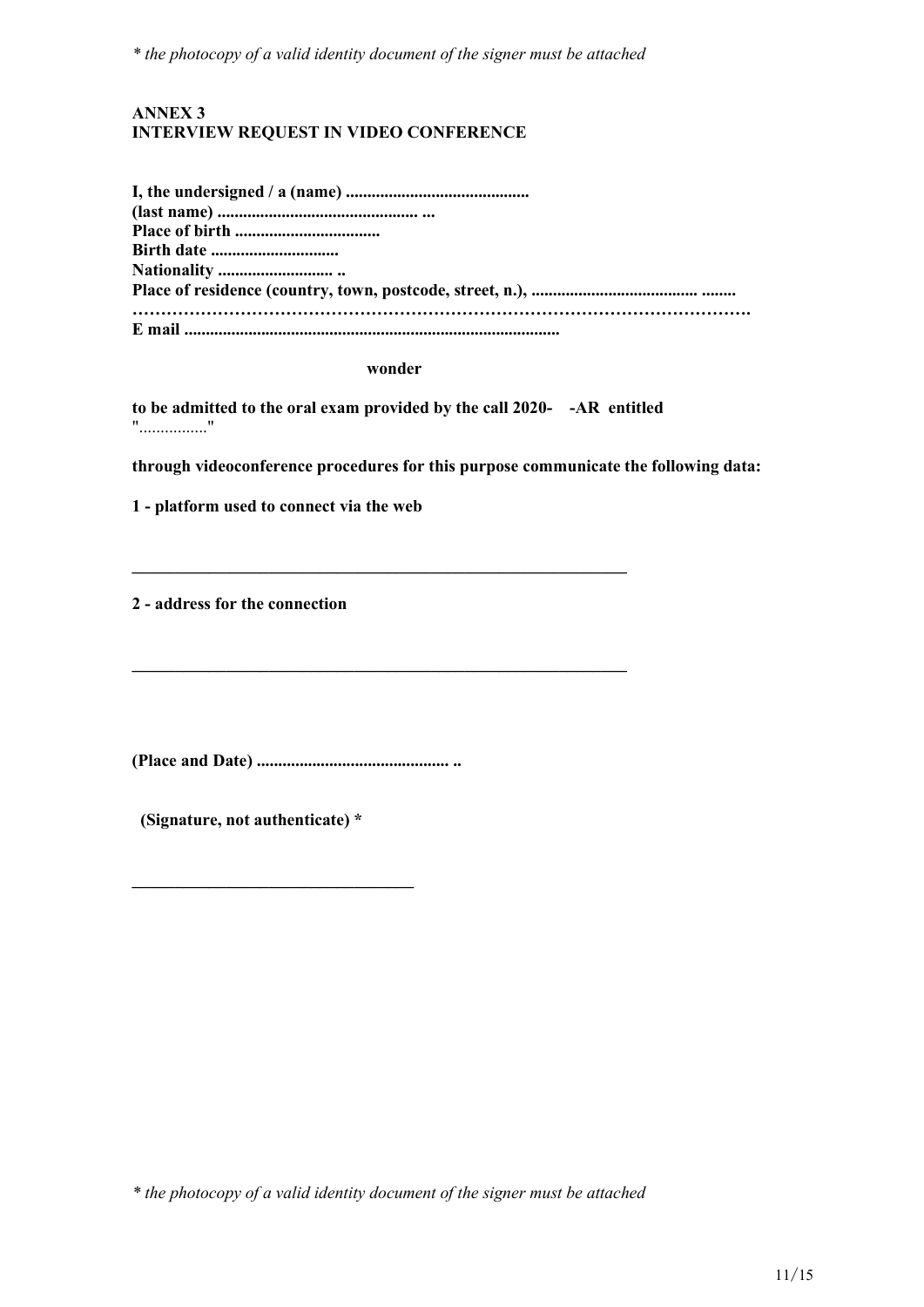# ANNEX 4

All'Istituto di Astrofisica e Planetologia Spaziali Pec: areaconcorsi.iaps@legalmail.it

| Oggetto: richiesta di riconoscimento del titolo di studio estero<br>II/La                                                                                                                                                            |    |                                                                                                               |                                                                                                                         |           | dot.       |
|--------------------------------------------------------------------------------------------------------------------------------------------------------------------------------------------------------------------------------------|----|---------------------------------------------------------------------------------------------------------------|-------------------------------------------------------------------------------------------------------------------------|-----------|------------|
| ssa                                                                                                                                                                                                                                  |    | <u> 1980 - Johann Barbara, martin da basar da basar da basar da basar da basar da basar da basar da basar</u> |                                                                                                                         |           |            |
| nato/a                                                                                                                                                                                                                               | i  |                                                                                                               | <u> 1989 - Johann Barn, mars et al. 1989 - Anna ann an t-Alban ann an t-Alban ann an t-Alban ann an t-Alban ann an </u> |           | a          |
| di<br>cittadinanza                                                                                                                                                                                                                   |    |                                                                                                               | the control of the control of the control of the control of the control of the control of                               | residente | a          |
| <u> 1989 - Johann Johann Harry Harry Harry Harry Harry Harry Harry Harry Harry Harry Harry Harry Harry Harry Harry Harry Harry Harry Harry Harry Harry Harry Harry Harry Harry Harry Harry Harry Harry Harry Harry Harry Harry H</u> |    |                                                                                                               | in                                                                                                                      |           | Via        |
| Telefono                                                                                                                                                                                                                             |    |                                                                                                               |                                                                                                                         |           |            |
| email                                                                                                                                                                                                                                |    | <u> 1989 - Jan Barnett, fransk politiker (d. 1989)</u>                                                        |                                                                                                                         |           |            |
| titolo<br>studio                                                                                                                                                                                                                     |    |                                                                                                               |                                                                                                                         |           | di         |
| conseguito<br>da                                                                                                                                                                                                                     | in |                                                                                                               |                                                                                                                         |           | rilasciato |
|                                                                                                                                                                                                                                      |    |                                                                                                               |                                                                                                                         | 1n        | data       |

# **CHIEDE**

Che il proprio titolo di studio, ai sensi dell'art. 4 comma 1 e 2 del DPR n.189/2009, venga valutato ai fini della partecipazione al bando di concorso ………………………………………………………………….. (indicare la procedura selettiva/comparativa cui si sta partecipando).

Data \_\_\_\_\_\_\_\_\_\_\_\_\_\_\_\_\_\_\_\_ Firma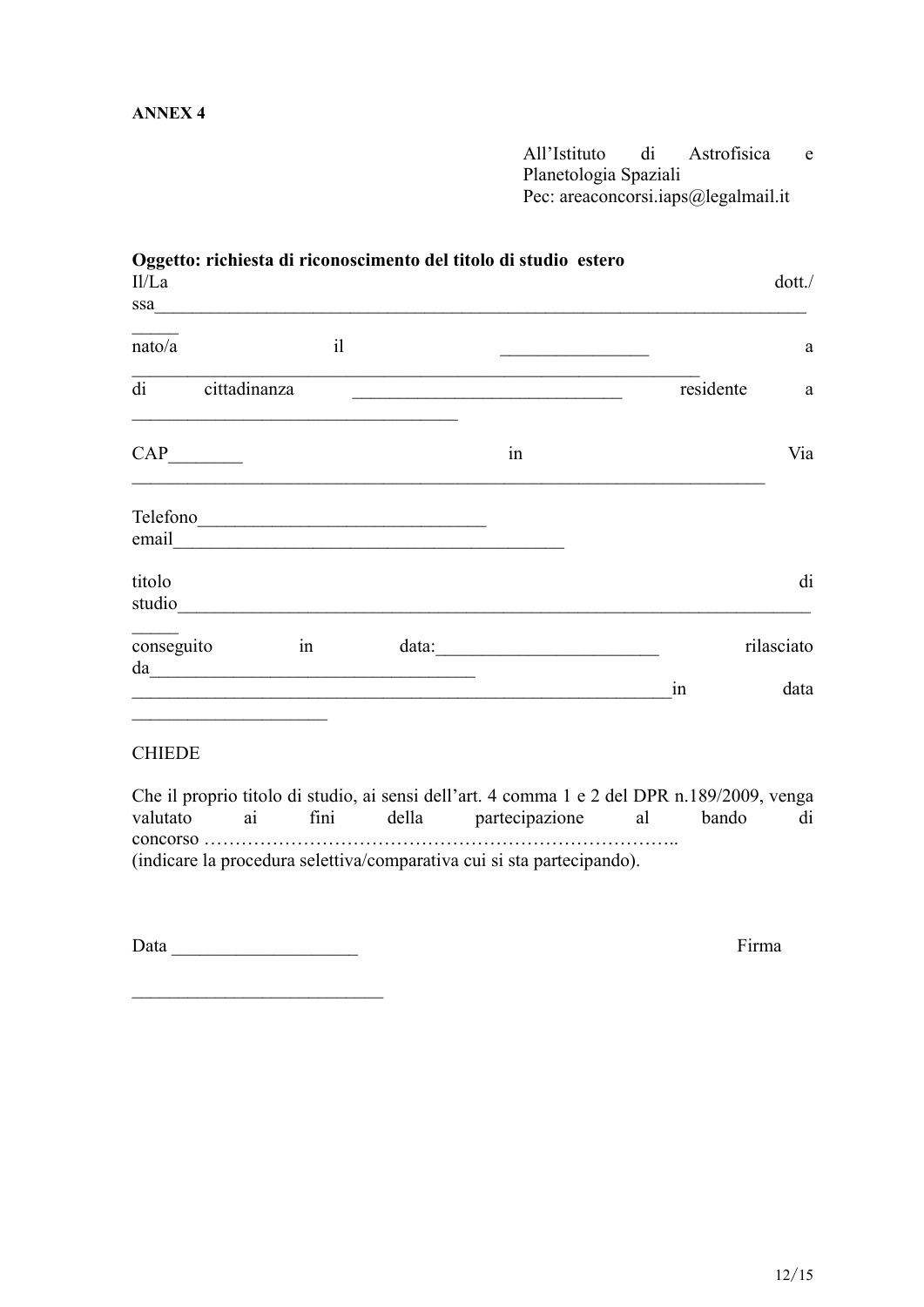# Si allegano i seguenti documenti o in alternativa dichiaro di aver avviato le procedure per richiederli:

- fotocopia documento di identità;

- autentica di copia del titolo di studio estero e autentica di copia dell' elenco esami / transcript of records/degree,/diploma supplement tutti con legalizzazione o apostilla dell'Aja previamente apposte sugli originali (2) (per *autentica di copia si intende una* fotocopia del documento originale autenticata o dalle rappresentanze diplomatiche italiane presso il paese estero di provenienza del documento o, se la copia sia formata in Italia, autenticata ai sensi dell'art. 18 del DPR n.445/2000; per la dichiarazione di valore in loco rilasciata dalle rappresentanze diplomatiche italiane e per il verbale di asseveramento, con annessa traduzione giurata dei documenti, formato in Italia presso un Tribunale o un Giudice di pace è possibile presentare, in alternativa alle copie autentiche ai sensi dell'art. 18, dichiarazione di copia conforme mediante dichiarazione sostitutiva di atto notorio ai sensi dell'art. 19 e art. 19 bis del DPR n.445/2000 in quanto i documenti sono provenienti da pubbliche amministrazioni; per il verbale di asseveramento e annessa traduzione, con timbri del Tribunale ben visibili e/o dichiarazione in calce che trattasi di copia non occorre alcuna autentica o dichiarazione sostitutiva in quanto già autentica di copia).

Per titoli conseguiti presso paesi UE, è possibile sia autenticare i documenti presso pubblico ufficiale competente ai sensi dell'art. 18 sia produrre dichiarazione sostitutiva di atto notorio ai sensi dell'art.19 e art. 19 bis.

- Per i titoli conseguiti presso i paesi extraUE, è possibile presentare dichiarazione sostitutiva di atto notorio ai sensi dell'art. 19 e art. 19 bis solo per la dichiarazione di valore e i verbali di asseverazione delle traduzioni giurate con annessa traduzione.

- Per le copie di titoli e transcript di esami e traduzioni eseguite all'estero, occorrono le autentiche di copia avanti un pubblico ufficiale ai sensi dell'art. 18.

Si ricorda che la "copia autentica" di un documento può essere rilasciata soltanto dall'ente che lo ha emesso. Non è ammessa la copia conforme di una copia autentica.

- autentica di copia del titolo di studio estero estero tradotta (1);

- autentica di copia dell'elenco esami / transcript of records/degree tradotta (1);

- autentica di copia dichiarazione di valore in loco rilasciata dalle rappresentanze diplomatiche italiane per titoli conseguiti presso paesi extra UE, fuori Spazio economico europeo (S.E.E.) (3) e fuori dalla Confederazione svizzera;

- autentica di copia diploma supplement tradotta (1) o autentica di copia dell'attestazione di comparabilità centro Enic /Naric Italia per i titoli conseguiti nei Paesi aderenti all' Unione europea o allo Spazio economico europeo, nonche' della Confederazione svizzera.

- autentica di copia del solo titolo pregresso se conseguito all'estero o dichiarazione sostitutiva di certificazione se il titolo pregresso è stato conseguito in Italia.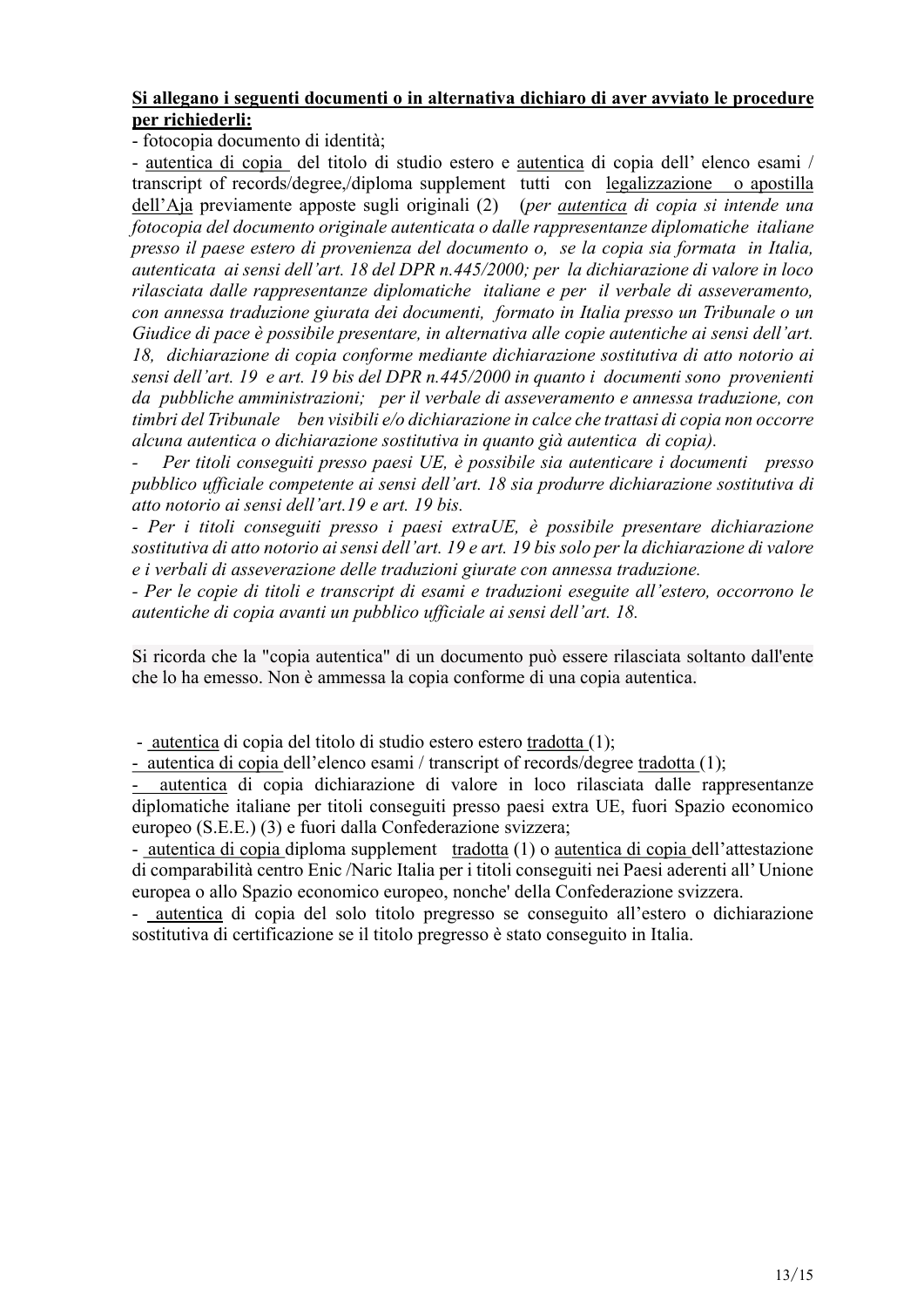# ISTRUZIONI: (da non allegare alla domanda)

(1) TRADUZIONE IN LINGUA ITALIANA:

se eseguita in Italia: traduzione di traduttore non professionale o eseguita da traduttore professionale/giurato iscritto all'albo dei ctu dei Tribunali o Procure o alla Camera di Commercio e asseverata in Italia presso le cancellerie dei Tribunali o giudici di pace o presso un notaio o traduzione eseguita presso le rappresentanze diplomatiche in Italia del paese in cui è formato il documento;

se eseguita all'estero; con firma del traduttore non ufficiale utilizzato all'estero legalizzata presso le rappresentanze diplomatiche italiane e dichiarata conforme al contenuto originale dalle medesime rappresentanze o eseguita presso le stesse o presso gli Istituti italiani di cultura (IIC) all'estero con firma legalizzata presso i consolati/ambasciate italiane. Anche il traduttore giurato iscritto all'albo dei tribunali o Ministero della giustizia del paese estero o, comunque, ufficiale deve avere la firma legalizzata rilasciata dalle rappresentanze diplomatiche italiane.

# (2) LEGALIZZAZIONE O APOSTILLE DI FIRME E TIMBRI SUI DOCUMENTI ORIGINALI:

si legalizzano le firme autografe e i timbri dei documenti amministrativi esteri presso le rappresentanze diplomatiche italiane; se, però, il Paese dell'Ateneo che ha rilasciato il titolo ha firmato la Convenzione dell'Aia (5 ottobre 1961), bisogna apporre sul titolo di studio/ elenco esami o altri documenti (diploma supplement) in originale con firma autografa e timbri, la cosiddetta "Postilla dell'Aia" (Aja Apostille) a cura dell'autorità individuata dallo Stato come competente. Se assente la firma sui documenti di cui sopra, si deve legalizzare/apostillare almeno il timbro, se presente.

Si segnala che la autentica di copia spedita dovrà riportare sempre la legalizzazione o postilla se apposti in calce o se apposti sul retro del documento originale.

 Si specifica che va legalizzata/apostillata la firma posta in calce al titolo (ad es. chancellor, vice chancellor, dean, registrar ecc.), al diploma supplement e al transcript. Eventuale copia autentica dei suddetti documenti a firma del notary public o del solicitor o di equivalente figura in altri paesi (es: county clerk) ma che non dichiari che le firme del documento a lui presentato sono autentiche, non sostituisce la postilla sulla firma e timbro dei firmatari del titolo e del trancript.

Recarsi presso i consolati/ambasciate italiani per conoscere le autorità competenti all'apposizione della postilla presso le quali si dovrà esibire il titolo, il transcript, il diploma supplement in originale per l'apposizione di postilla.

In caso di firma elettronica, non occorre legalizzare/apostillare, se sia verificabile, tramite apposito link indicato nel documento, la veridicità e autenticità del medesimo.

Documenti privi di qualsiasi tipo di firma o timbro non sono accettati.

Si è esentati dall'obbligo della legalizzazione o della Postilla dell'Aia sui documenti amministrativi inerenti il titolo solo se l'istituzione che ha rilasciato il titolo appartiene a uno dei seguenti Paesi: Austria, Germania, Belgio, Danimarca (eccetto Groenlandia e Isole FAER), Francia, Irlanda, Lettonia ed Estonia (per i documenti rilasciati dopo il 31/10/2010), Ungheria.

(3) Unione di paesi UE, Islanda, Liechtentein, Norvegia.

N. B. Per i dottorati di ricerca e i master post laurea allegare documentazione da cui si evinca chiaramente la durata del corso di studi e per i master post laurea i crediti formativi (almeno 60) nonché allegare copia autenticata del titolo precedente che ha permesso